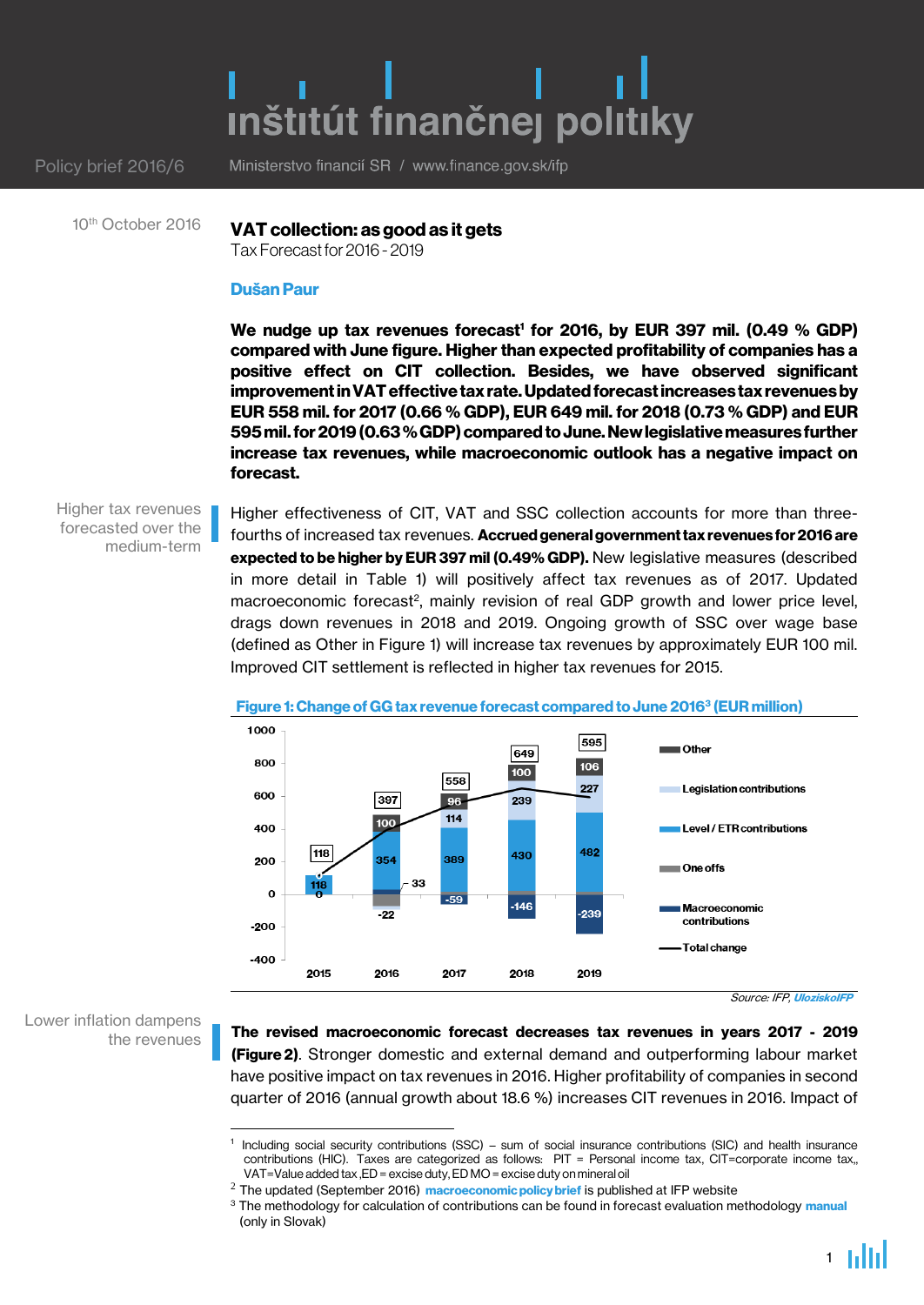Brexit slightly decreases economic growth in following years. Ongoing weaker price level growth will result in slower growth of corresponding nominal macro (tax) basis. Slower growth of GDP will have a negative effect on excise duties and CIT as of 2017. Updated growth of nominal wage generates weaker revenues from SSC and PIT compared to previous forecast. Low expected interest rate drag down revenues from withholding tax.



#### Figure 2: Macroeconomic impact on tax revenues forecast (EUR mill.)

Source: IFP, [UloziskoIFP](http://ulozisko.institutfinancnejpolitiky.sk/?file=VpDP%252FVpDP_tables_Sep2016.xlsx)

| Table 1: Update of main macro indicators, September 2016 vs. June 2016 |             |      |      |      |      |                                 |        |        |        |        |
|------------------------------------------------------------------------|-------------|------|------|------|------|---------------------------------|--------|--------|--------|--------|
|                                                                        | growth in % |      |      |      |      | change compared to June (in pp) |        |        |        |        |
|                                                                        | 2015        | 2016 | 2017 | 2018 | 2019 | 2015                            | 2016   | 2017   | 2018   | 2019   |
| GDP, real                                                              | 3.6         | 3.6  | 3.5  | 3.9  | 4.4  | 0.O                             | 0.4    | $-0.2$ | $-0.2$ | $-0.2$ |
| GDP, nominal                                                           | 3.3         | 3.2  | 4.3  | 5.4  | 6.4  | 0.0                             | 0.2    | $-0.6$ | $-0.5$ | $-0.3$ |
| Real household consumption                                             | 2.4         | 2.9  | 2.5  | 2.7  | 2.9  | 0.0                             | $-0.1$ | 0.1    | 0.0    | 0.1    |
| Nominal household consumption                                          | 2.2         | 2.4  | 3.4  | 4.4  | 4.9  | 0.0                             | $-0.3$ | $-0.3$ | $-0.1$ | -0.1 l |
| Adjusted base for VAT                                                  | 5.0         | 0.2  | 2.7  | 3.8  | 4.6  | 0.0                             | 0.2    | $-0.6$ | $-0.2$ | $-0.4$ |
| Wage base                                                              | 5.1         | 5.0  | 5.0  | 5.4  | 5.7  | 0.0                             | 0.1    | $-0.2$ | $-0.3$ | $-0.4$ |
| Stock of deposit                                                       | 7.2         | 7.2  | 6.0  | 3.8  | 5.4  | 0.0                             | 0.1    | 0.6    | $-1.4$ | $-0.2$ |

Source: IFP, [UloziskoIFP](http://ulozisko.institutfinancnejpolitiky.sk/?file=VpDP%252FVpDP_tables_Sep2016.xlsx)

Improved tax collection increases expected tax revenues

1

# Improved tax collection (especially CIT and VAT) increases expected tax revenues by EUR 354 mill. (0.44 % GDP) in 2016. We expect this trend to continue in 2017-2019 (Figure 3). $4$





<sup>4</sup> The effectivness of tax collection is measured by effective tax rate ("ETR")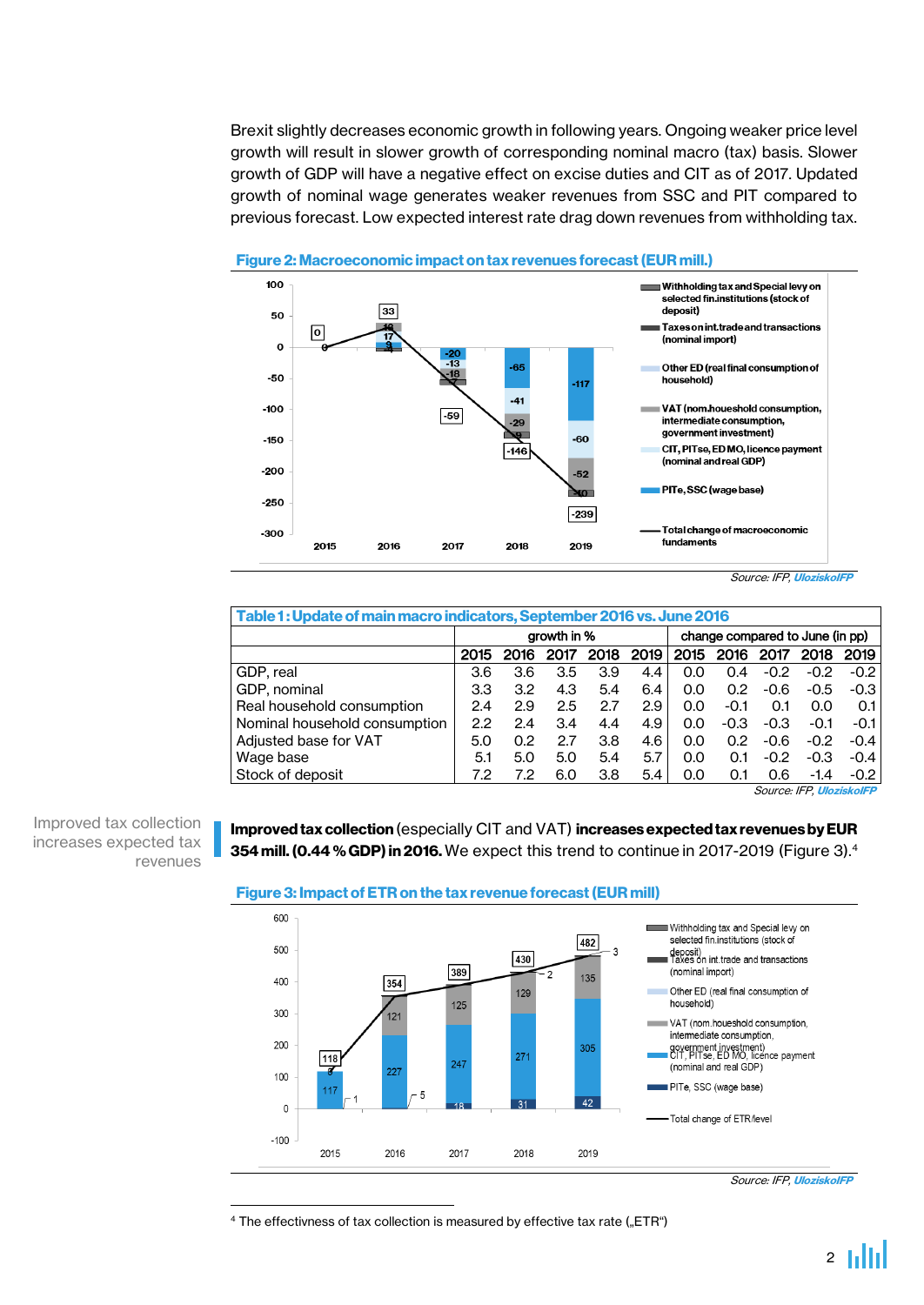New legislative changes Update of previously approved legislative measures and new legislative measures have been included within current revision. Their impact on tax revenues is shown in Table 2.

Table 2: Major changes in legislation (ESA 2010, EUR mil) ESA 2010<br>Measure المستخدم المستخدم المستخدم المستخدم المستخدم المستخدم المستخدم المستخدم المستخدم المستخدم المستخدم الم<br>مصطحح المستخدم المستخدم المستخدم المستخدم المستخدم المستخدم المستخدم المستخدم المستخدم المستخدم المست 2016 2017 2018 2019 1. Ex-post revision of legislation included in the budget -22 -24 -25 -26 Health Insurance Contribution allowance  $\frac{23}{2}$  -23 -25 -26 -27 Withholding tax (annual clearing of HIC allowance, with notating tax (annual clearing of the allowance,<br>pharmaceutic companies)  $1 \t 1 \t 1$ 2. Revision of legislation included in June forecast 0 -10 -3 -5 Decrease of CIT rate from 22 % to 21 % (from 1.1.2017) 0 -9 -6 -7 Abolition of tax license<sup>5</sup> (from 1.1.2018) 0 0 4 4 Keeping of the Special levy on enterprises in regulated sector  $\qquad 0 \qquad 0 \qquad 1 \qquad -2$ 3. New legislation – approved by government 0 148 267 257 Excise tax tobacco – rate increase (from 1.2.2017 and 1.2.2019)  $\qquad 0 \qquad 30 \qquad 32 \qquad 68$ Special Levy on selected financial institutions  $0$  50 52 55 VAT – interest on excess credit  $0$  -4 -4 -4 VAT – shifting of self-taxation and the control of the control of the control of the control of the control of the control of the control of the control of the control of the control of the control of the control of the co Special levy on enterprises in regulated sector (higher rate and 91 93 52<br>others changes) Dividend tax (7 % rate) and abolition of HIC from dividends  $0$  0 51 50 Resolution fund contribution relief  $0$  -5 -5 -5 Increase of lump-sum allowances for self-employment 0 -13 -21 -25 Keeping tax license (from 1.1.2018)<sup>6</sup> 0 0 0 67 65 TOTAL -22 114 239 227 TOTAL (in % GDP) -0.03 0.14 0.27 0.24

Source IFP, [UloziskoIFP](http://ulozisko.institutfinancnejpolitiky.sk/?file=VpDP%252FVpDP_tables_Sep2016.xlsx)

For CIT we are experiencing ongoing positive growth since February 2014. Relationship between macroeconomic fundaments and CIT elasticity is strongly pro-cyclical. During financial crisis (2008-2012) CIT effective tax rate declined and began to soar right afterwards financial crisis phased out. Accrued CIT revenues in 2015 were positively affected by better settlement (EUR 123 mill.). Ongoing growth of profits in second quarter of 2016 (almost 20 % annually) further increase CIT revenues in current year.

The highest VAT collection since financial crisis

Higher than expected profitability boosts CIT

1

VAT effective tax rate in second quarter above our expectation from June. The VAT effective tax rate (ETR) reached a new peak (Figure 4). For years 2017 – 2019 we expect stable ETR development.<sup>7</sup> Higher tax collection is partially offset by revised household consumption.

 $5$  Tax license represents a minimum tax which is paid annually by companies if: 1)company's tax liability is lower than tax license, 2)company has a zero tax liability, 3) company suffers a tax loss.

<sup>&</sup>lt;sup>6</sup> According to Tax Revenue Forecast Committee Statute the impact of abolition of tax license (approved in Stability Pact by government) was included in June forecast. But it was not included in amended Act on Income Tax in September and therefore not approved by government. We keep the tax license and adjust CIT revenue accordingly.

 $7$  Defined as an average ETR of the last two quarters.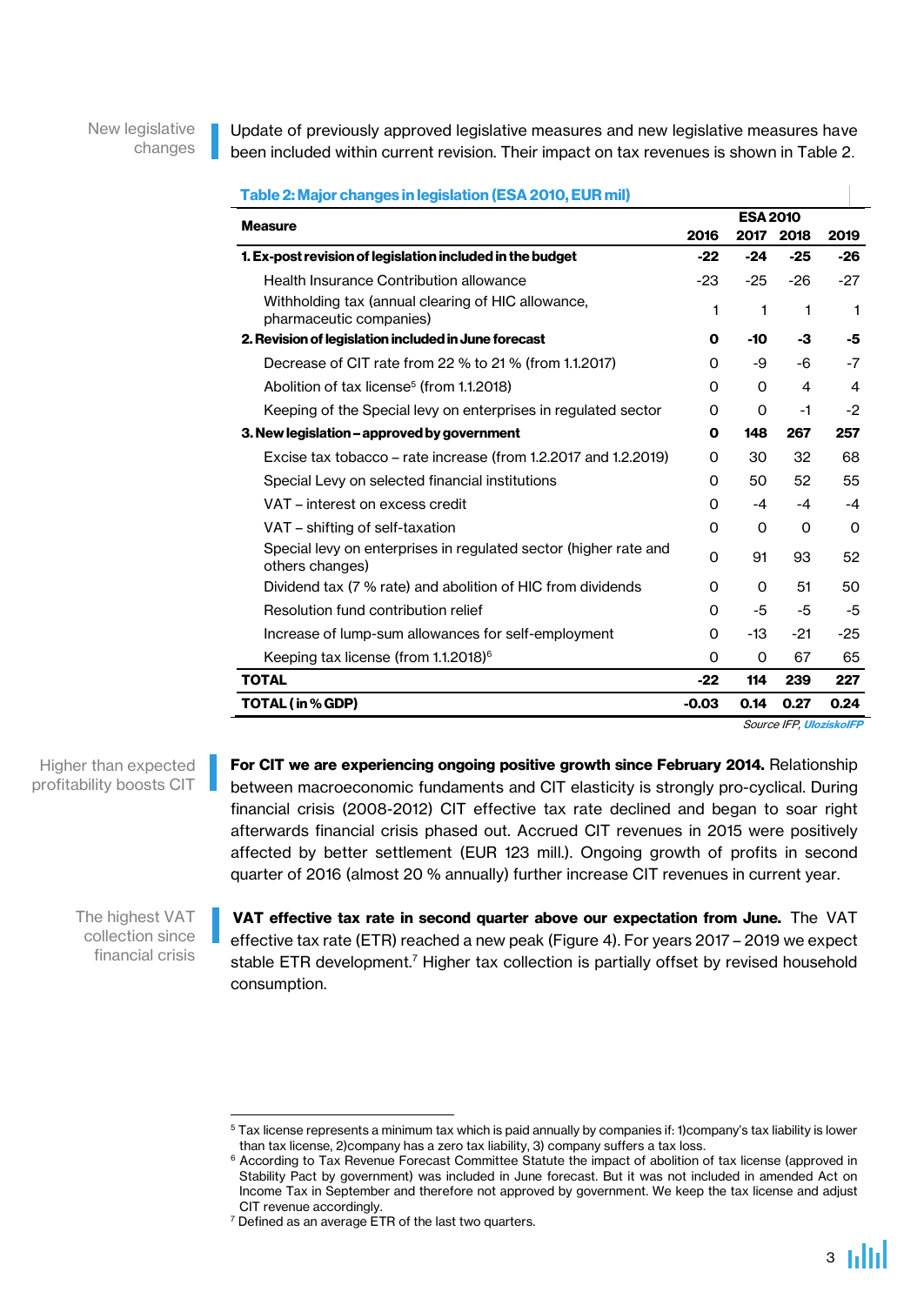



SSC growth above wage base growth The growth of SSC above wage base has continued in second quarter of 2016. As a result we adjusted our expectation about SSC collection. For the rest of year we expect SSC to grow above wage base accordingly to their growth in second quarter (Figure 5) $^{\text{\tiny{8}}}$ . For 2017 – 2019 we expect equal growth of SSC and the wage base (unit elasticity)<sup>9</sup> .

Based on the figures from Health Insurance Agencies we updated the impact of health insurance contribution (HIC) allowance. The overall effect of HIC allowance (which is linked with wages paid in 2015) on HIC revenues is expected to be EUR 209.1 mill., which is by EUR 22 mill higher than our initial expectation. From this amount, EUR 69.4 mill. was claimed from February 2015 to January 2016. This amount will decrease accrued HIC in 2015. The rest (EUR 139.7 mill.) is going to be claimed in annual tax clearing and decrease accrued HIC in 2016.



#### Figure 5: Annual growth of SIC<sup>10</sup> and wage base (in %)

**.** 

Source: IFP, [UloziskoIFP](http://ulozisko.institutfinancnejpolitiky.sk/?file=VpDP%252FVpDP_tables_Sep2016.xlsx)

<sup>&</sup>lt;sup>8</sup> Higher growth SSC above wage base is not a result of improved collection. We suspect that wage base is seriously underestimated. In Figure 1 we consider this discrepancy as "Other".

<sup>&</sup>lt;sup>9</sup> In recent forecast SIC elasticity was 0.99 and HIC elasticity was 0.995. Elasticity lower than 1 is underestimated due to pro-cyclicality of SSC and expected macroeconomic development. Therefore we updated SSC elasticity in current forecast.

<sup>&</sup>lt;sup>10</sup> SIC without revenues of privately-managed fully funded second pillar.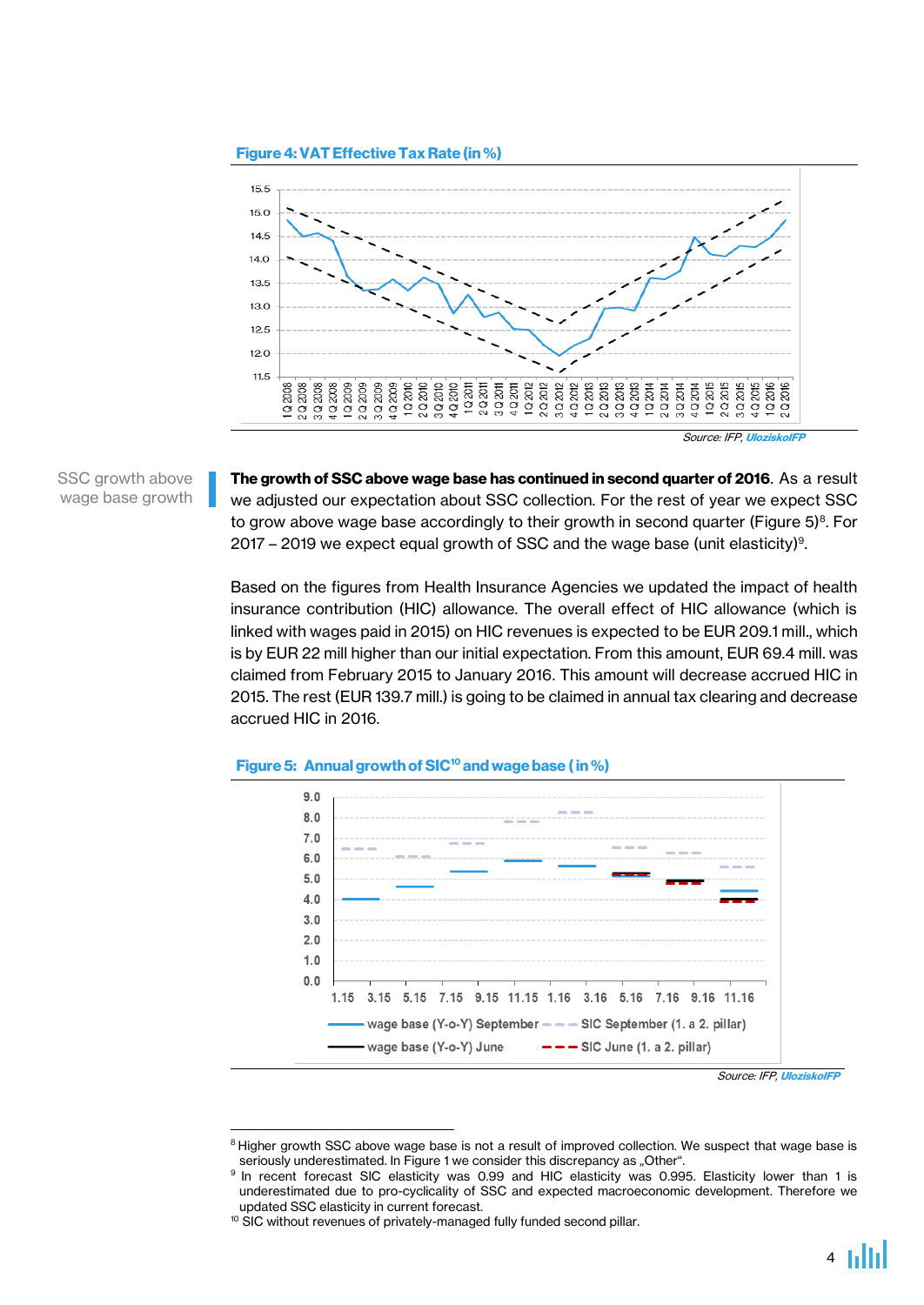## Stable ED MO collection

Excise duty from mineral oils is in line with our expectation from June (Figure 6). An update of macroeconomic fundaments for years 2017 - 2019 slightly adjusts forecasted MO revenues. Excise duty from tobacco is drag down by current legislative changes<sup>11</sup> and by repayment from unsold supplies.<sup>12</sup> The expected negative impact of the repayment is EUR 7 mill. Forecasted growth of other excise duties is in line with previous forecast.





Source: IFP, [UloziskoIFP](http://ulozisko.institutfinancnejpolitiky.sk/?file=VpDP%252FVpDP_tables_Sep2016.xlsx)

Taxes as % of GDP

Tax revenues account for almost one/third of GDP in 2016 (29.9 %). Tax-to-GDP ratio is higher, approximately about 1% compared to previous forecast due to updated GDP growth and improved tax collection. The share of tax to GDP is expected to slightly decline from 2018.

VAT and CIT are expected to grow faster than other taxes due to improvement in their collection. Boosted profitability materializes in higher CIT revenues. Slow growth of nominal wage offsets improvements in labour market. For 2017 - 2019 we expect stable share of direct taxes to GDP. Indirect taxes are slightly declining due to weaker consumption relative to GDP and non-indexation of specific tax rates in case of some excise duties which automatically lead to deterioration of this revenues over corresponding macro fundaments.



### Figure 7: Ratio of taxes to GDP

Source: IFP, [UloziskoIFP](http://ulozisko.institutfinancnejpolitiky.sk/?file=VpDP%252FVpDP_tables_Sep2016.xlsx)

**<sup>.</sup>** <sup>11</sup> Taxation based on weight of tobacco (instead of pieces), increased number of cigarettes in package from 19 to 20, increased tobacco weight in package from 20g to 30g, warning labels on package ("ugly pictures"). <sup>12</sup> Excise duty on tobacco is levied immediately after tobacco products are released into tax free circulation (more information about tax free circulation in Act No. 106/2004 Coll). After legislative change, register tobacco traders are obliged to withdraw inappropriate tobacco products. Excise duty, which was already reimbursed on those tobacco product (which represent unsold supplies), would be refunded.